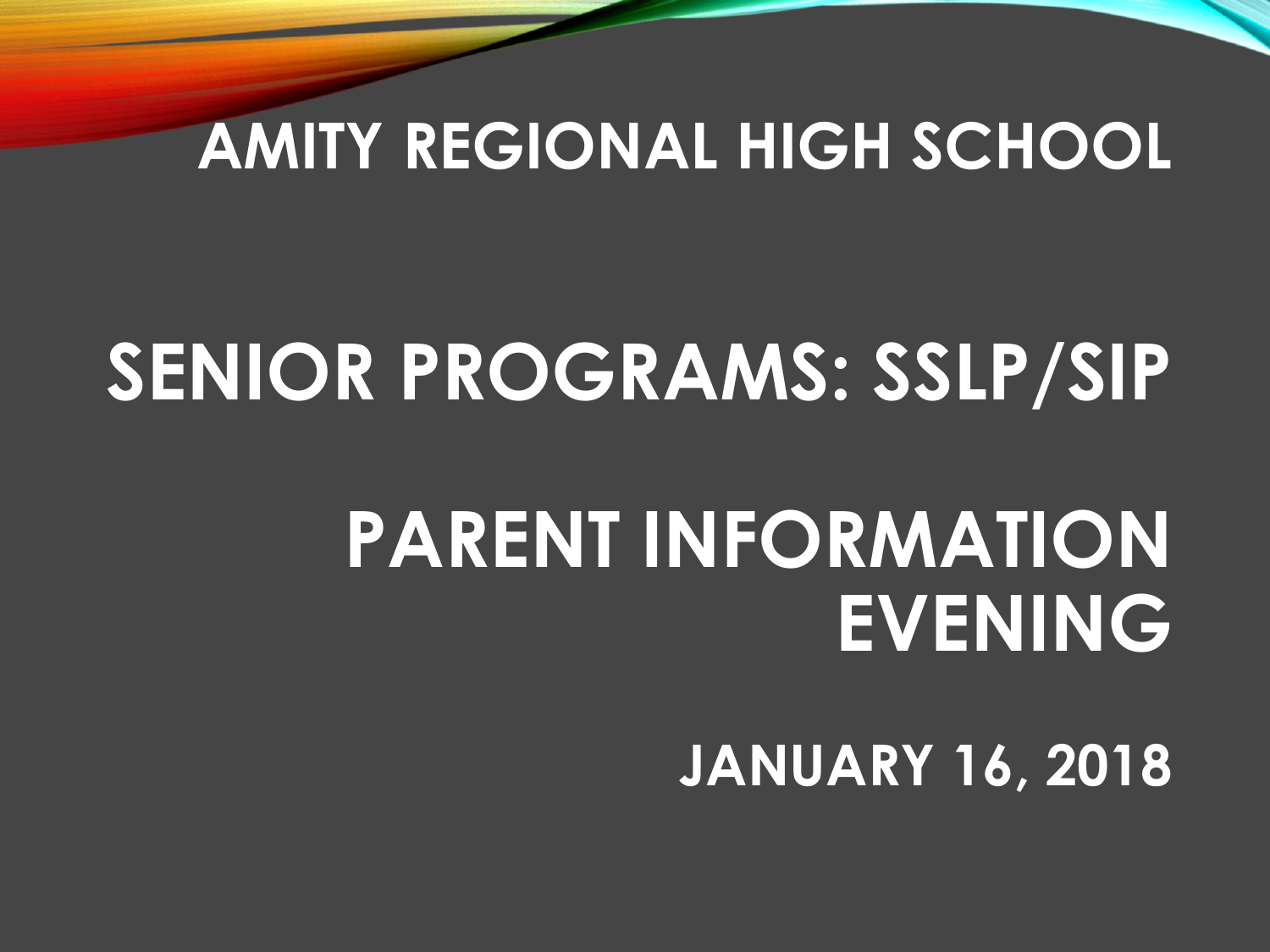## **STUDENT ELIGIBILITY**

- **Students must have earned a minimum 2.0 cumulative GPA prior to entering their senior year.**
- **Students must be in good standing with the school. Administration, counselors, & faculty will review applicant list.**
	- **Attendance**: If a senior loses credit in any class this year, they are unable to participate.
	- **Discipline**
	- **Unpaid Fees**
- **Prospective participants will be required to submit an application and create a LinkedIn account and profile. Student will also be required to view a safety training session.**
- **Credit for all fourth quarter courses will be contingent on successful completion of the internship. Your participation will also be noted on your final transcript.**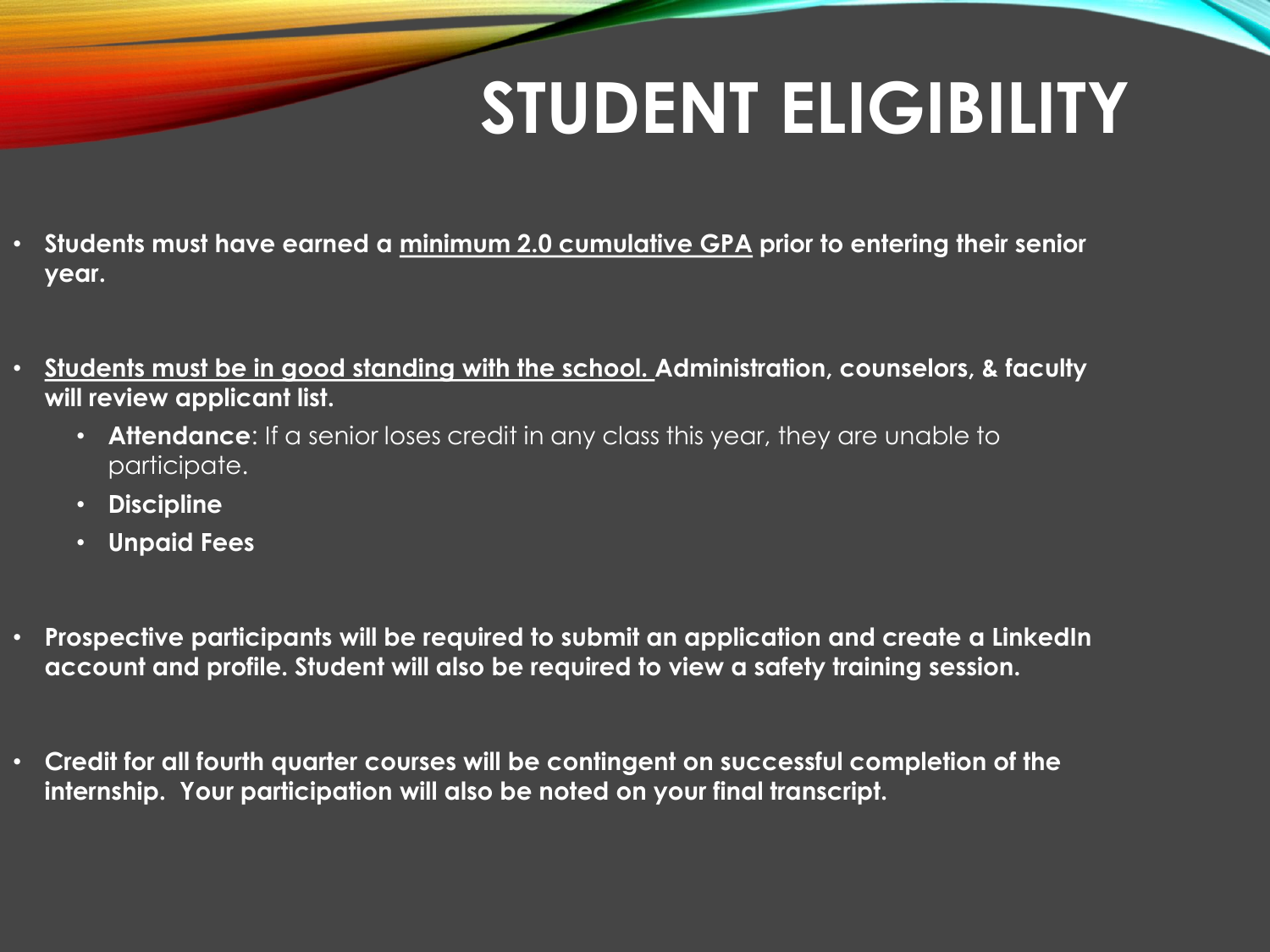# **SERVICE LEARNING LOGISTICS**

- Seniors are eligible to participate in a service learning program for the last few weeks of the school year. Right now SSLP/SIP dates are 5/21-6/5, may change with snow days.
- Students are not expected to attend school during the SSLP. Instead, students complete  $\hat{6}$  hours a day at their SSLP site. They will have completed all necessary coursework prior to their departure.
- Students are expected to attend school if they participate in the SIP. They will be assigned to a teacher-classroom to work on their project.
- Students will return to school to meet their athletic, club and activity commitments.
- Students must make outside commitments known to service learning sponsors prior to the start of the program.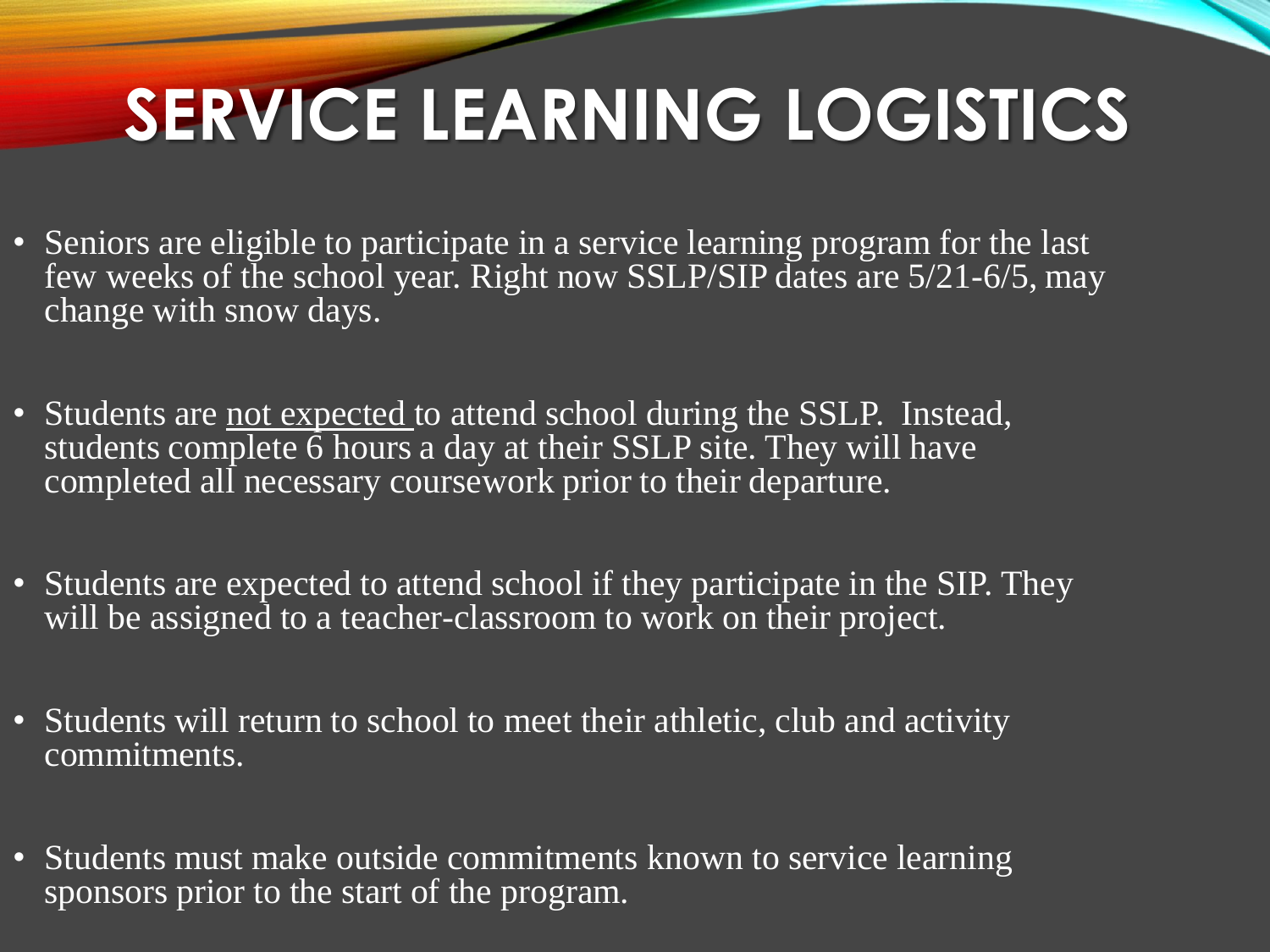## **SERVICE LEARNING PLACEMENT**

- **A list of previous senior placements are available for review in the Career Center.**
- **Students may "Self Design" their SSLP.**
- **Students may be required to interview or fulfill other business specific requirements as part of the placement process.**
- **Family and relatives can't be a site supervisor. A student can't work for their family-owned business. Administration has final discretion on site placements.**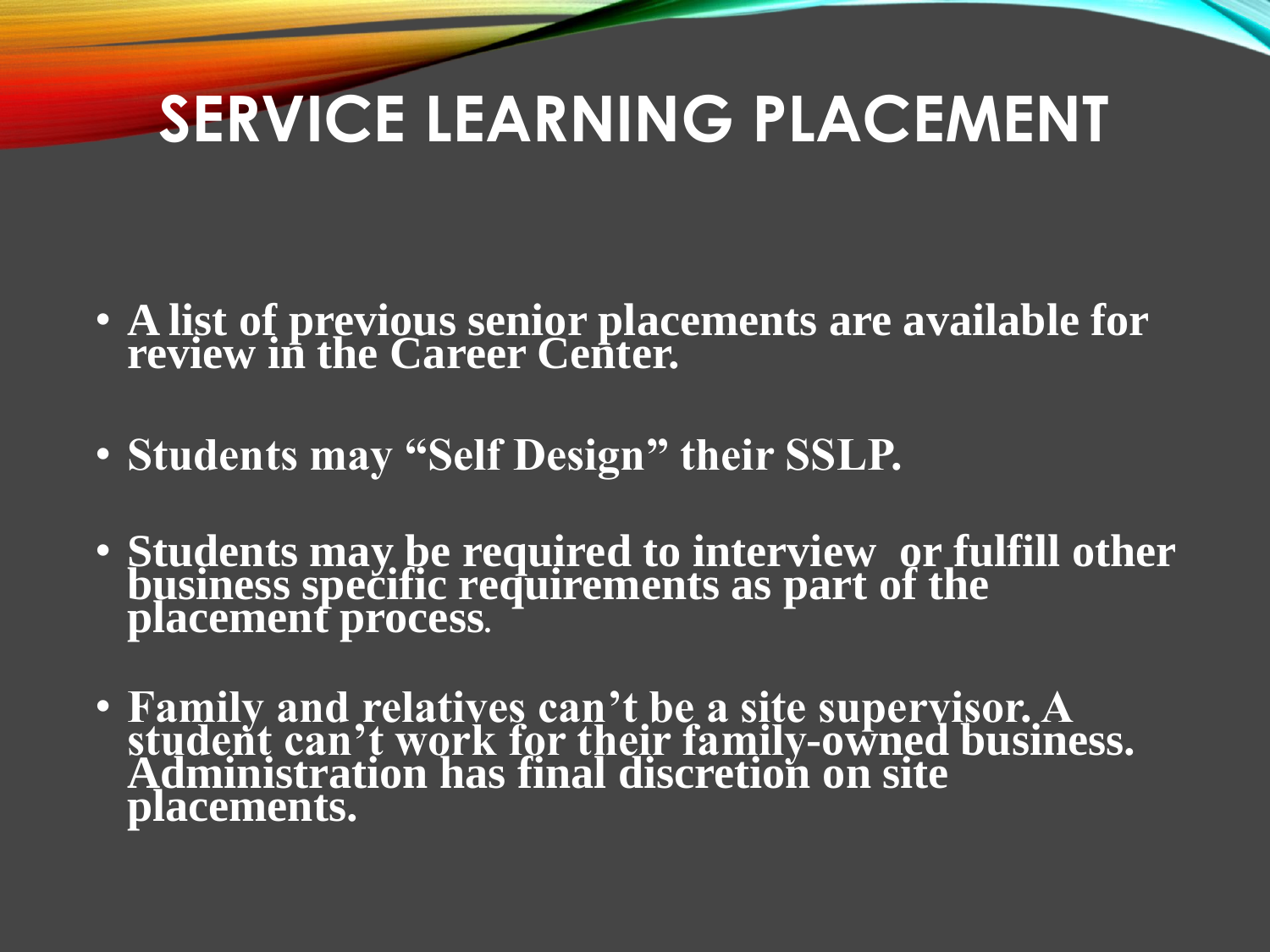## **SERVICE LEARNING PLACEMENT**

- **All service learning sites must be pre-approved by the Senior Service Learning Coordinator.**
- **Students are not permitted to receive compensation for their work.**
- **Students and their families assume responsibility for transportation to and from the service learning sites.**
- **In the past Yale Hospital has been a possible site. Due to their changes, Yale Hospital is no longer a workable site.**
- **If a senior wants to be placed at Bethany Community School, they need to talk to me directly. They CAN NOT contact BCS directly.**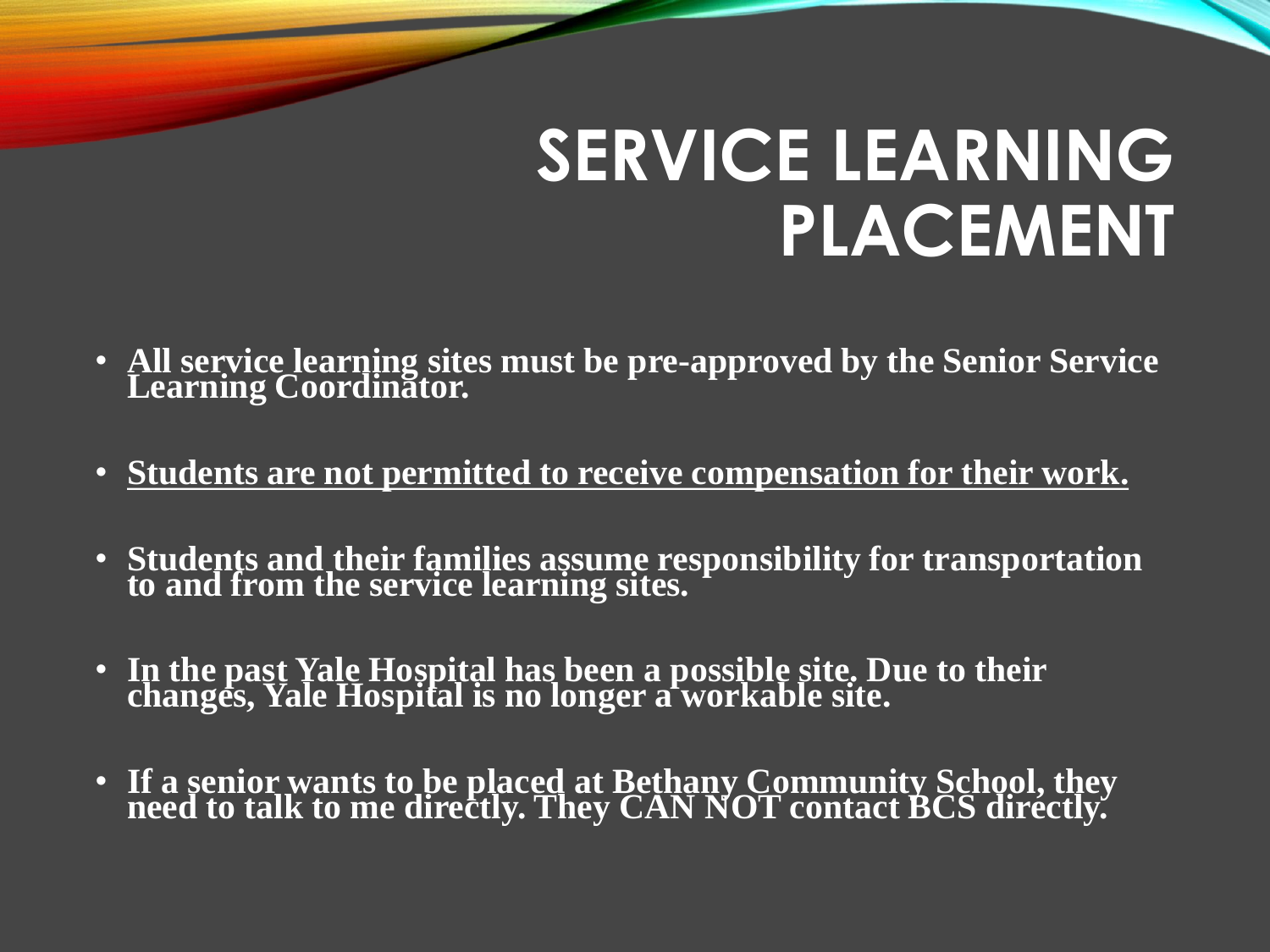## **SERVICE LEARNING EXPECTATIONS**

- **Students will be expected to keep a blog throughout their service learning experience, in order to help plan their presentation. Not required!**
- **\*NEW\* Students will be required to speak/present to Amity community regarding their SSLP experience at ARHS. Date TBD**
- **Students will be required to maintain regular contact with an assigned Amity and Site Staff Advisor throughout the program.**
- **Students must submit a completed timesheet to verify their hours.**
- **At the end of the service learning program, students are required to complete the requirements to receive their fourth quarter course credits= presentation and signed time sheet**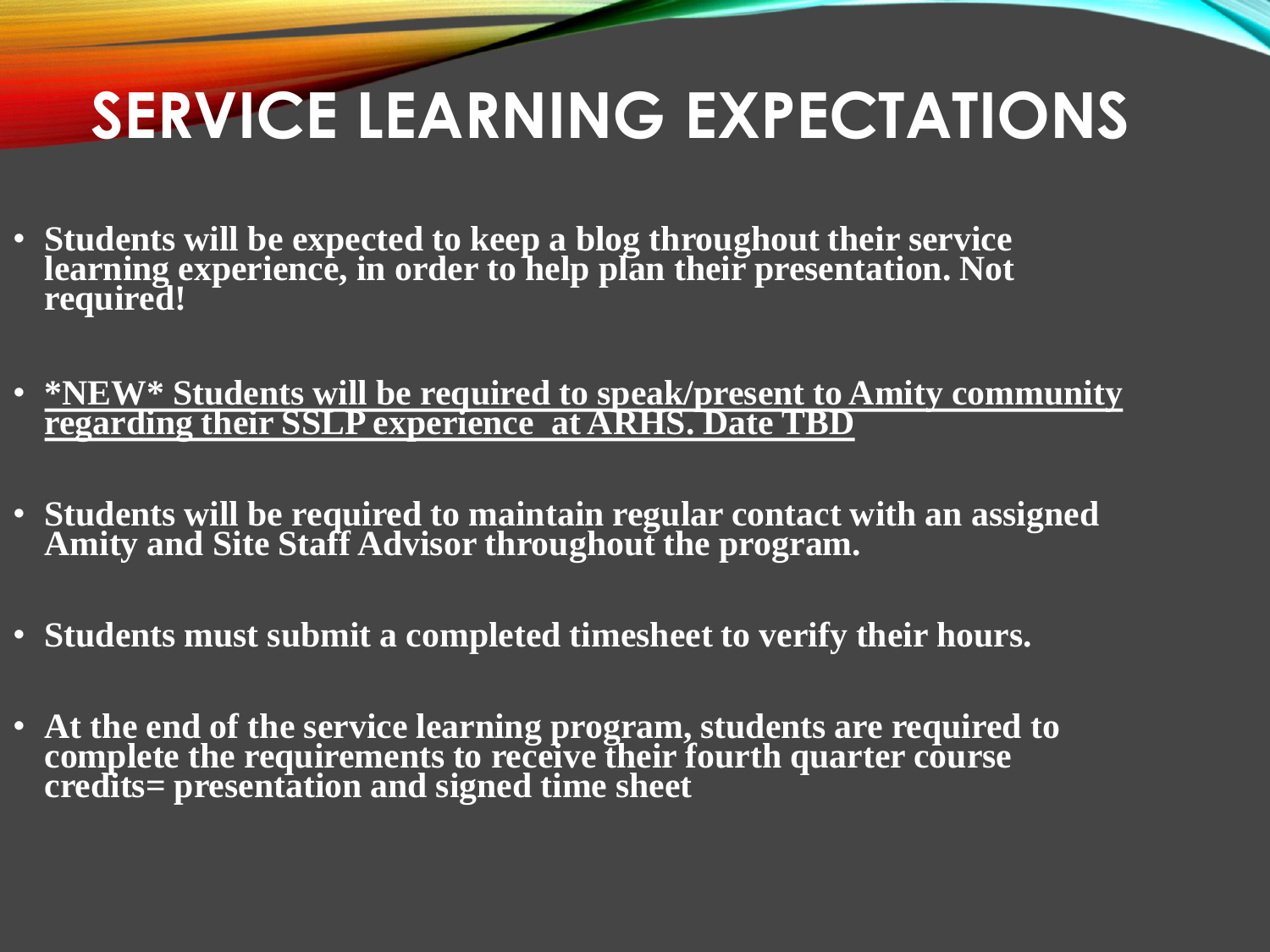### CT DEPT OF LABOR/DEPT OF EDUCATION PARTNERSHIP

- We are part of the 2017-18 collaboration between the Department of Labor and Department of Education.
- Students, site mentors, and parents will need to complete the paperwork fully: [Paperwork](file:///C:/Users/watermanka/Downloads/Student Agreements.addedniumpdf (1).pdf)
	- Students will be required to complete a work-site safety lesson.
		- Student will view and authorize that they viewed and understood the safety lesson.
	- Students will be unable to work in a dangerous work environment.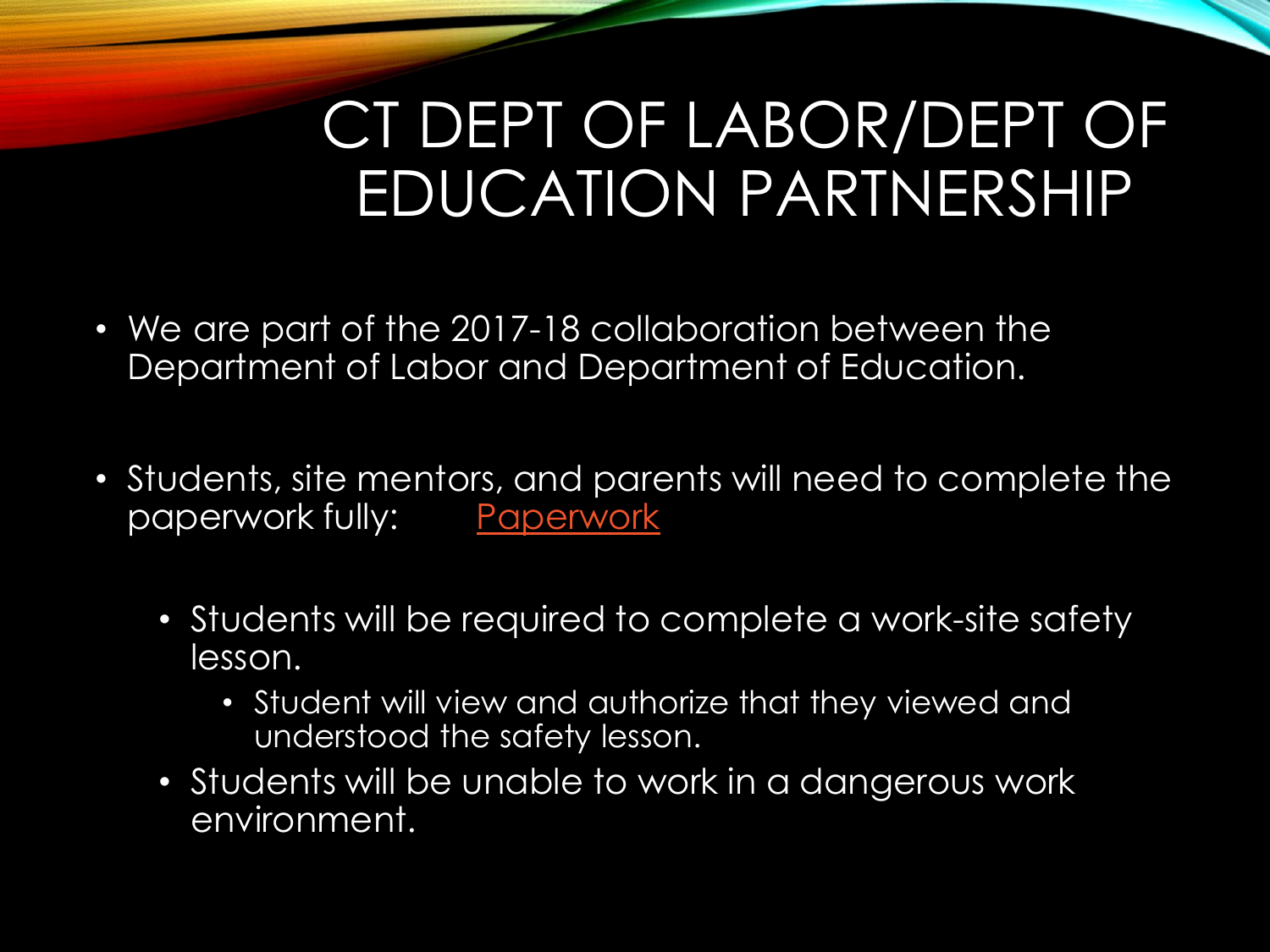## PROHIBITED PLACEMENTS

• [https://www.ctdol.state.ct.us/wgwkstnd/minors/wg18yr](https://www.ctdol.state.ct.us/wgwkstnd/minors/wg18yrs.htm) s.htm

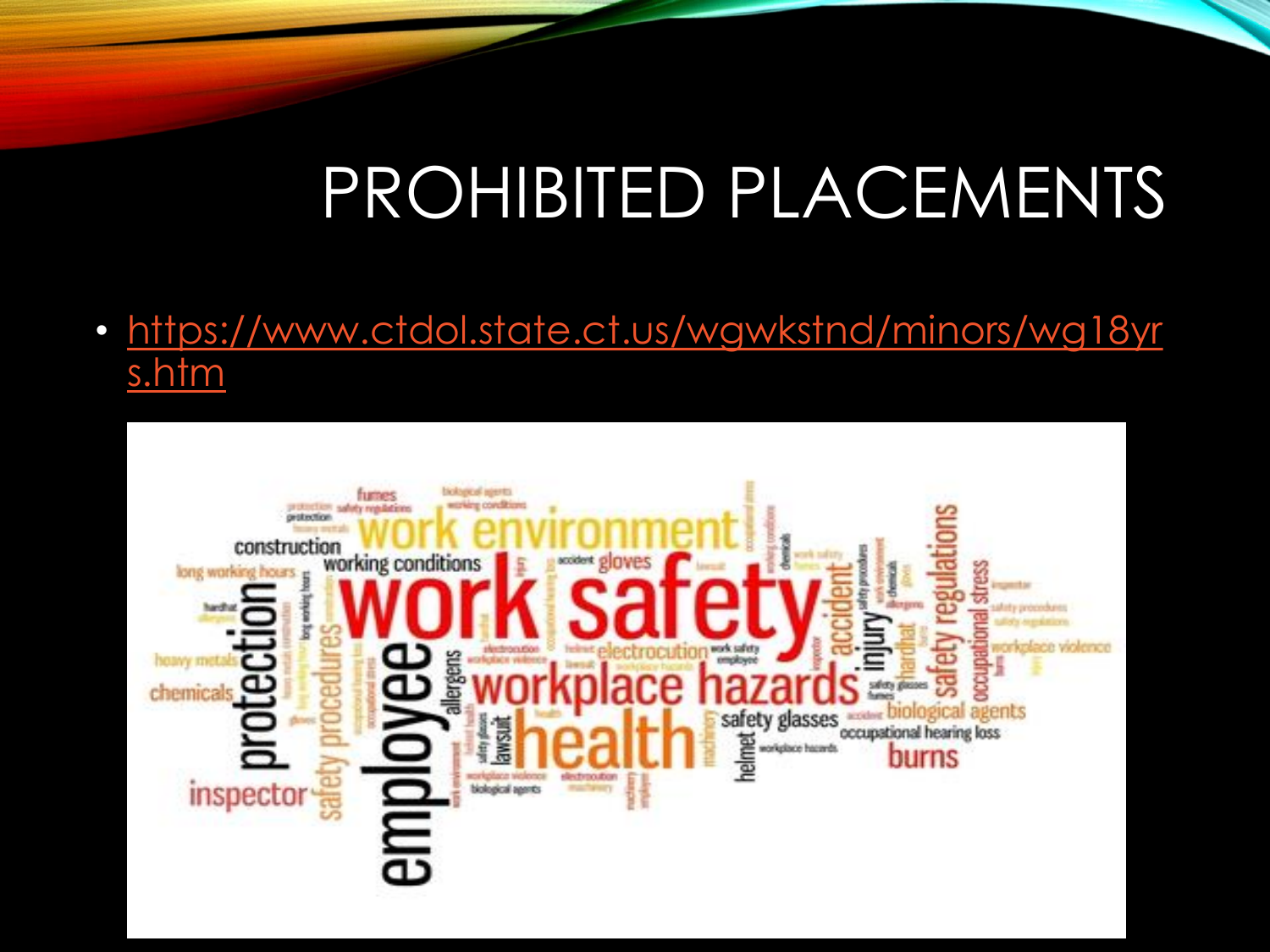## SIP: SENIOR INTEREST PROJECT

#### • **PILOT PROGRAM: LOOKING FOR VOLUNTEERS**

- $\bullet~$  The Senior Interest Project is a comprehensive project that is to . be developed, designed and executed solely by the student(s).
- The project must be accepted by the SIP committee.
- Students participating in the Interest Project will be expected to come to Amity every day and work on their project in a monitored classroom. The SIP Presentation will be held the last days of school.
- The Senior Interest Project is designed to give students an opportunity to explore areas of their interest on their own terms.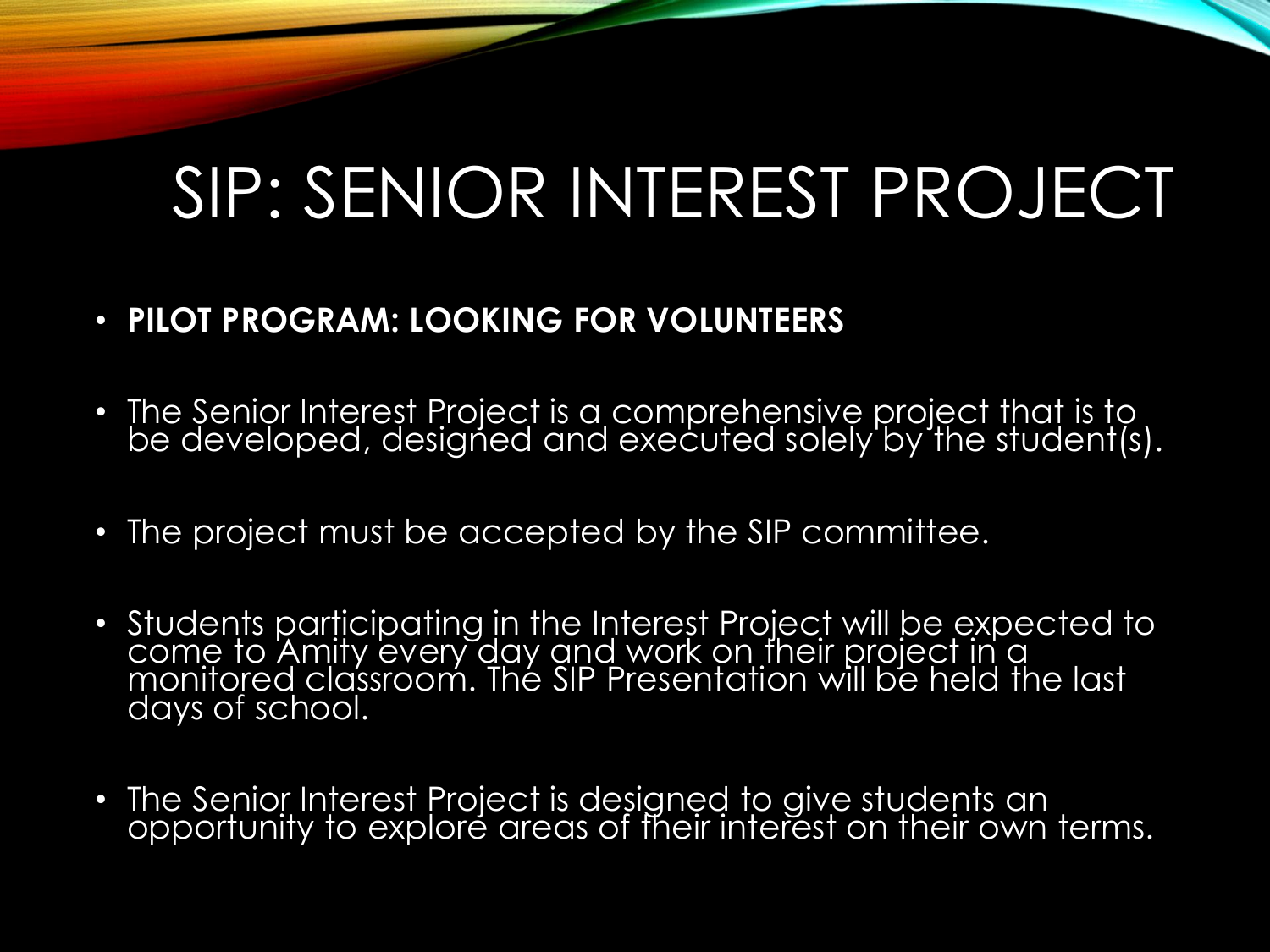# **NEXT STEPS FOR YOUR SENIOR**

- **Assume that they will want to participate**
- **Fill out on-line application: On Amity HS Counseling website.**
- **Talk to parents, friends, neighbors, etc. for possible networking ideas.**
- **Call their dream site now and try to set up a preliminary meeting (many sites wrote this as a recommendation)**
- **Fill out application by Tuesday, January 16, 2018. This is the FINAL day- NO EXCEPTIONS**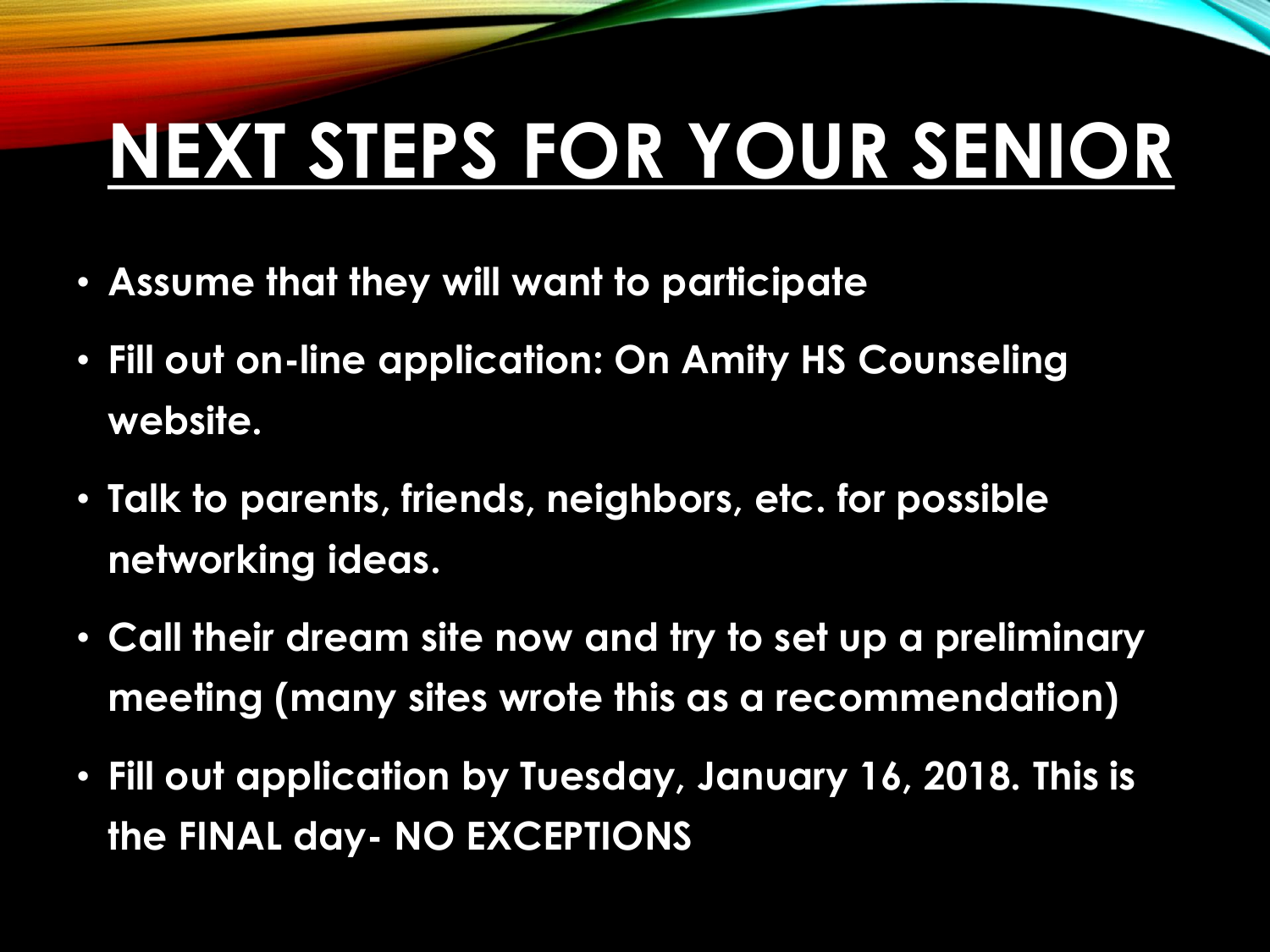## APPLICATION READY

#### 2018 Senior Experience: SSLP/SIP Application

Please answer questions honestly

\* Required

First Name \*

Your answer

Last Name \*

Your answer

#### Preferred E-mail address \*

Your answer

#### Preferred phone number \*

Your answer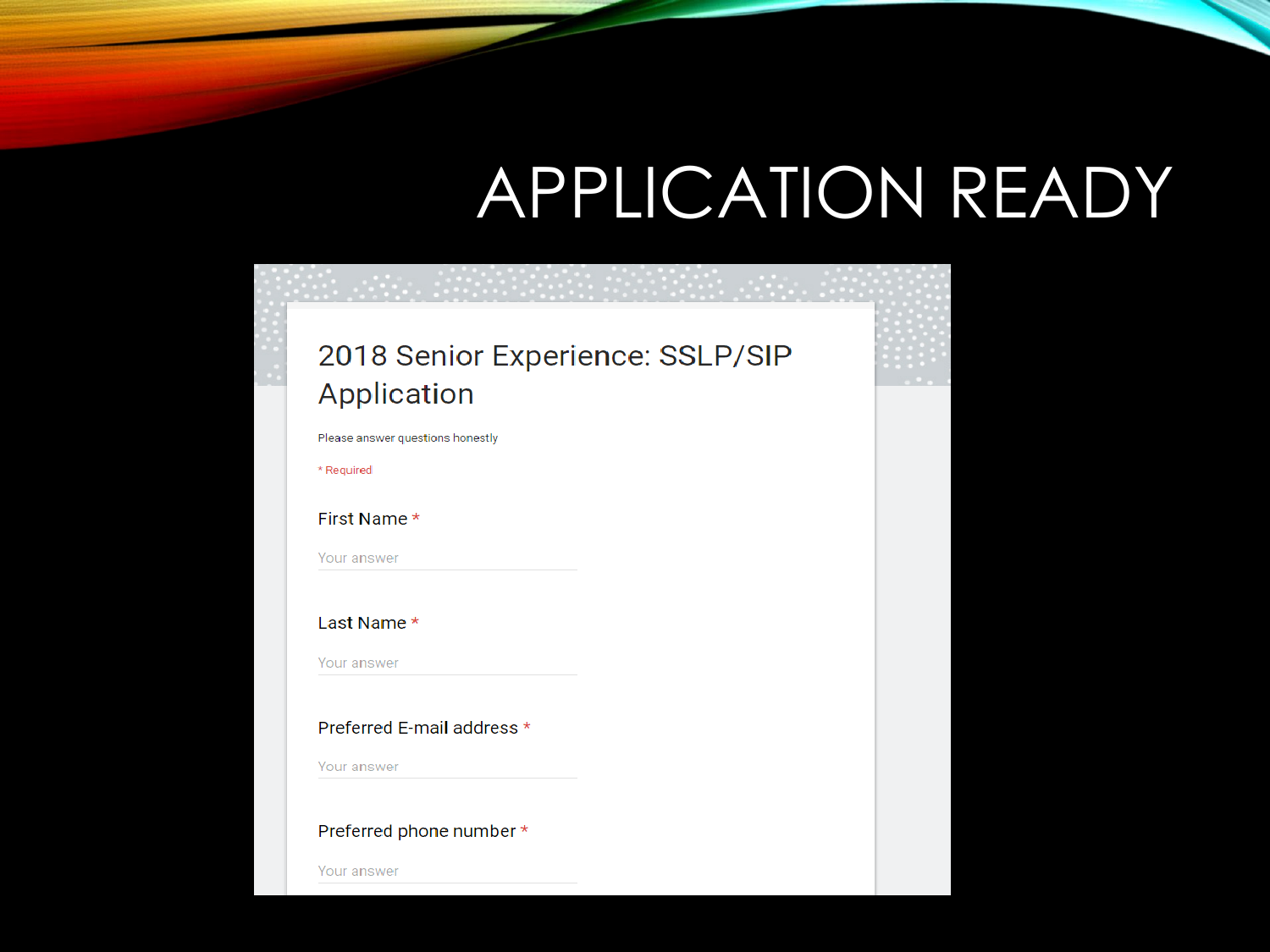# SSLP TIMELINE

| <b>Dates</b>                         |                                                          |
|--------------------------------------|----------------------------------------------------------|
|                                      |                                                          |
| January 2nd-11 <sup>th</sup>         | <b>Application Form Open</b>                             |
| <b>Jan-Feb 2017</b>                  | LinkedIn Account Set Up Workshops.                       |
| February 12th                        | LinkedIn Account Due                                     |
| Feb-March 2017                       | SSLP workshops: networking, interviewing, communication, |
|                                      | safety                                                   |
| April 24th                           | Deadline for safety training, selecting site, Commitment |
|                                      | <b>Contract Due</b>                                      |
| May 18th                             | Last Day of Classes for SSLP Students                    |
| May 21st                             | <b>Start of Senior Service Learning Program</b>          |
| May 24th                             | <b>Senior Picnic</b>                                     |
| May 25th                             | <b>Senior Prom</b>                                       |
| May 28th                             | <b>Memorial Day</b>                                      |
| June 6th/7th                         | <b>SSLP Presentation to ARHS students</b>                |
| <b>June 5<sup>th</sup> Tentative</b> | Last day of SSLP                                         |
|                                      |                                                          |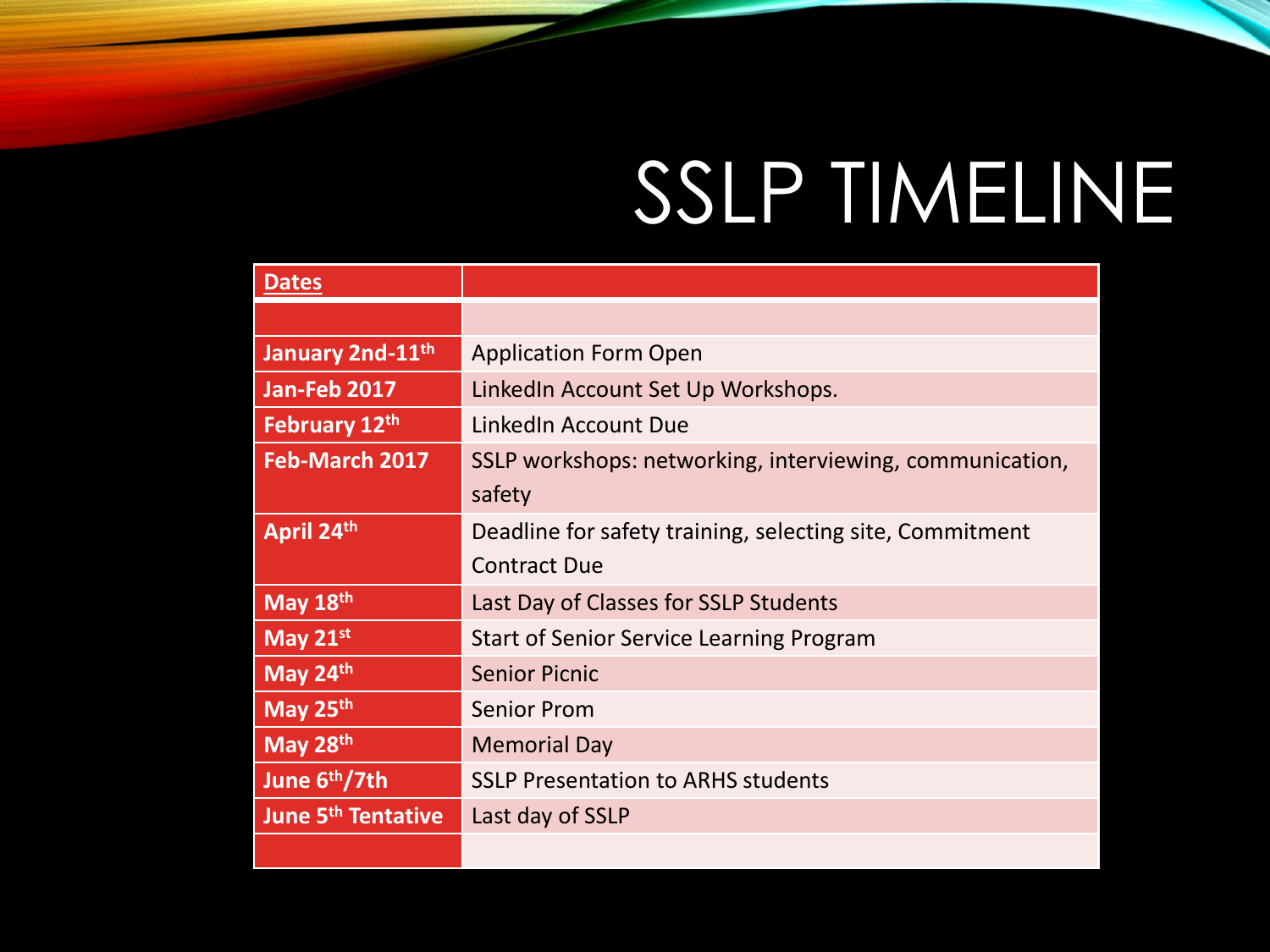## SIP-SENIOR INTEREST PROJECT TIMELINE

| <b>Dates</b>        |                                                  |
|---------------------|--------------------------------------------------|
|                     |                                                  |
| <b>January 2nd-</b> | <b>Application Form Open</b>                     |
| 11 <sup>th</sup>    |                                                  |
| <b>Jan-Feb 2017</b> | LinkedIn Account Set Up Workshops                |
| February 12th       | LinkedIn Account Due                             |
| <b>Feb-March</b>    | SIP Workshop: Brainstorming, Faculty/Mentor      |
| 2017                |                                                  |
| April 24th          | Deadline for Interest Project Plan and Objective |
|                     | <b>Commitment Contract Due</b>                   |
| May 18th            | Last Day of Classes for SIP Students             |
| May 21st            | <b>Start of Senior Interest Project</b>          |
| May 24th            | <b>Senior Picnic</b>                             |
| May 25th            | Senior Prom                                      |
| May 28th            | <b>Memorial Day</b>                              |
| June 6th/7th        | SIP Presentation to ARHS students                |
|                     |                                                  |
| June 5th            | Last day of SIP                                  |
|                     |                                                  |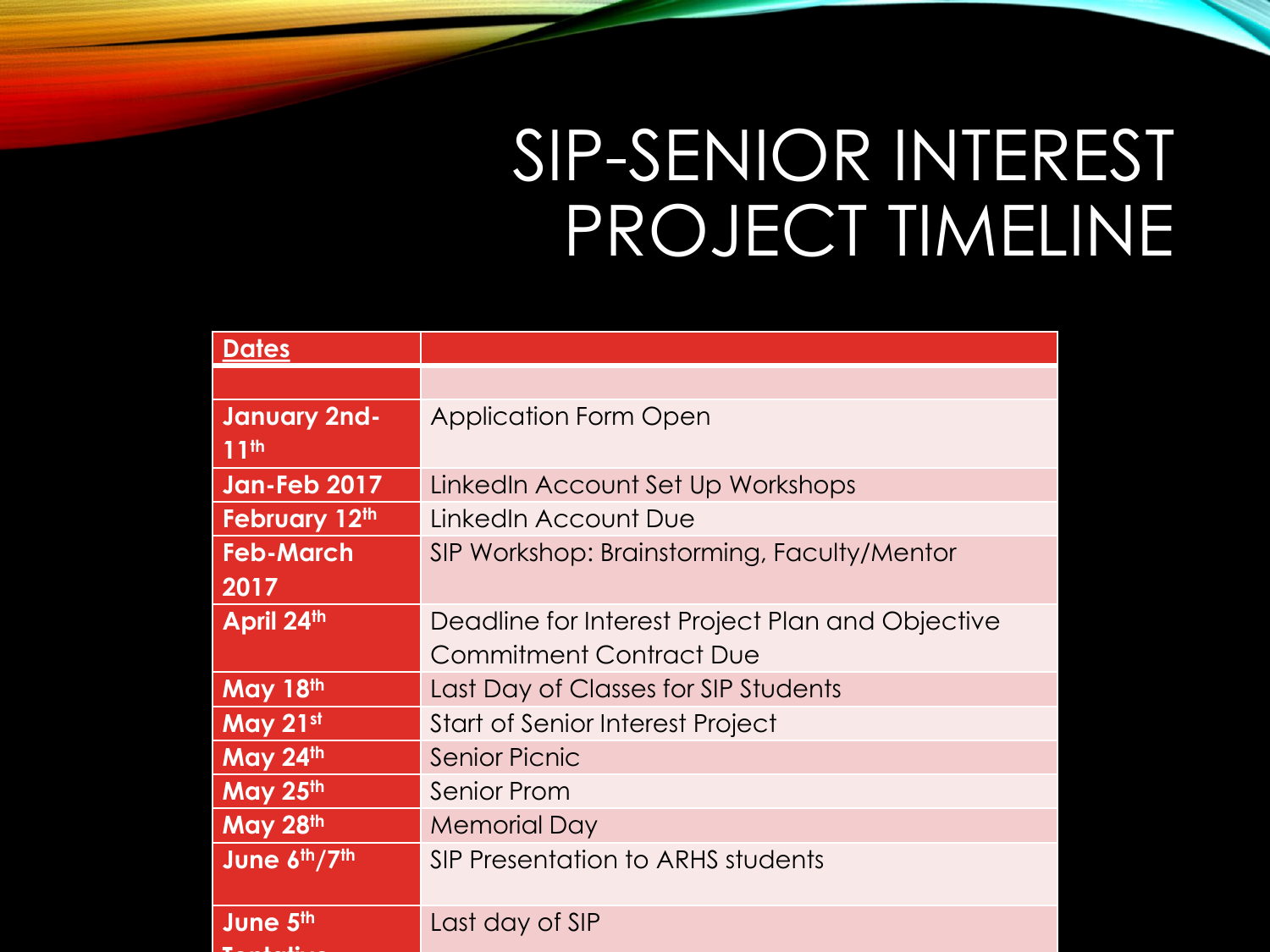### LINKEDIN ACCOUNT & PROFILE WORKSHOPS

### LINKEDIN ACCOUNT DUE MONDAY, FEBRUARY 12

A-B-C Lunches in 501 Lab

- Monday, February 5
- Tuesday, February 6
- Thursday, February 8
- Friday, February 9

2:30pm in 501 Lab

- Wednesday, February 7
- Thursday, February 8